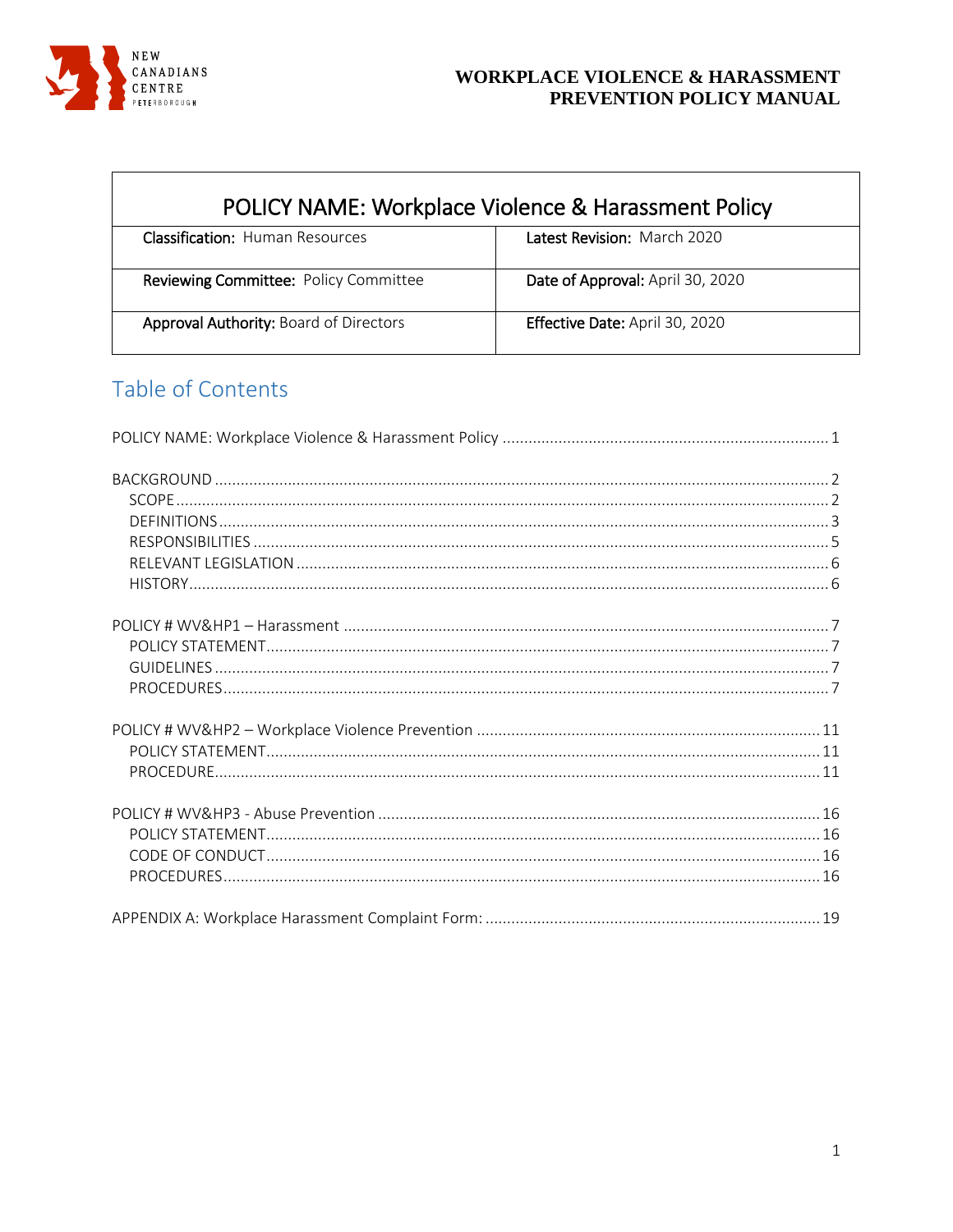

# <span id="page-1-0"></span>BACKGROUND

The New Canadians Centre Peterborough (hereafter referred to as the "Organisation") strives to promote an environment free of discrimination and which ensures that diverse communities have equitable access to the Organization's services.

The Organisation recognizes and affirms that every person has a right to equal treatment with respect to services, goods and facilities without discrimination because of race, ancestry, place of origin, colour, ethnic origin, citizenship, creed, sex, sexual orientation, gender identity, gender expression, age, marital status, family status or disability. Therefore, harmful discriminatory behaviour, including harassment, will not be tolerated by the Organisation.

The Organization is committed to providing a working environment free of violence and harassment and providing access and equity by familiarizing all workplace parties with the related terminology as well as their individual responsibilities for prevention and corrective action. The Organisation is fully committed to providing working conditions and an environment conducive to enable each employee to contribute to the fullest extent of their skills, knowledge, and ability within their position. The Organisation shall meet or exceed the requirements of all legislation governing workplace violence and harassment in Ontario.

The Organisation is also committed to providing equality of opportunity to all persons. Access to Organization programs will not be affected by race, ancestry, place of origin, colour, ethnic origin, citizenship, creed, sex, sexual orientation, gender identity, gender expression, age, marital status, family status or disability except where programs are designed to meet the needs of particular groups.

The Organisation is committed to achieving the following access & equity objectives:

- ensure the broadest possible reach of the Organization's programs;
- ensure that organisational policies, procedures and literature are non-discriminatory;
- ensure that Organization premises are accessible to persons with disabilities and that accessibility is taken into consideration during event and program planning;
- take reasonable steps to ensure that services, programs and decision-making reflect the community the Organization serves.

Where the language of this policy is not specific or wherever there may be ambiguity or omission, every effort will be made by the Board, Executive Director and staff to find a solution within the spirit and intent stated above.

All parts of this document are supplementary to applicable legislation. In the event of a conflict between a policy/procedure and governing legislation, legislation will prevail.

# <span id="page-1-1"></span>**SCOPE**

This policy applies to all employees, volunteers and Board members, and is intended to address workplace harassment from all sources, including volunteers, clients, employers, supervisors, employees, stakeholders, and members of the public. It outlines the procedures for investigation of all complaints relating to incidents of workplace violence and harassment.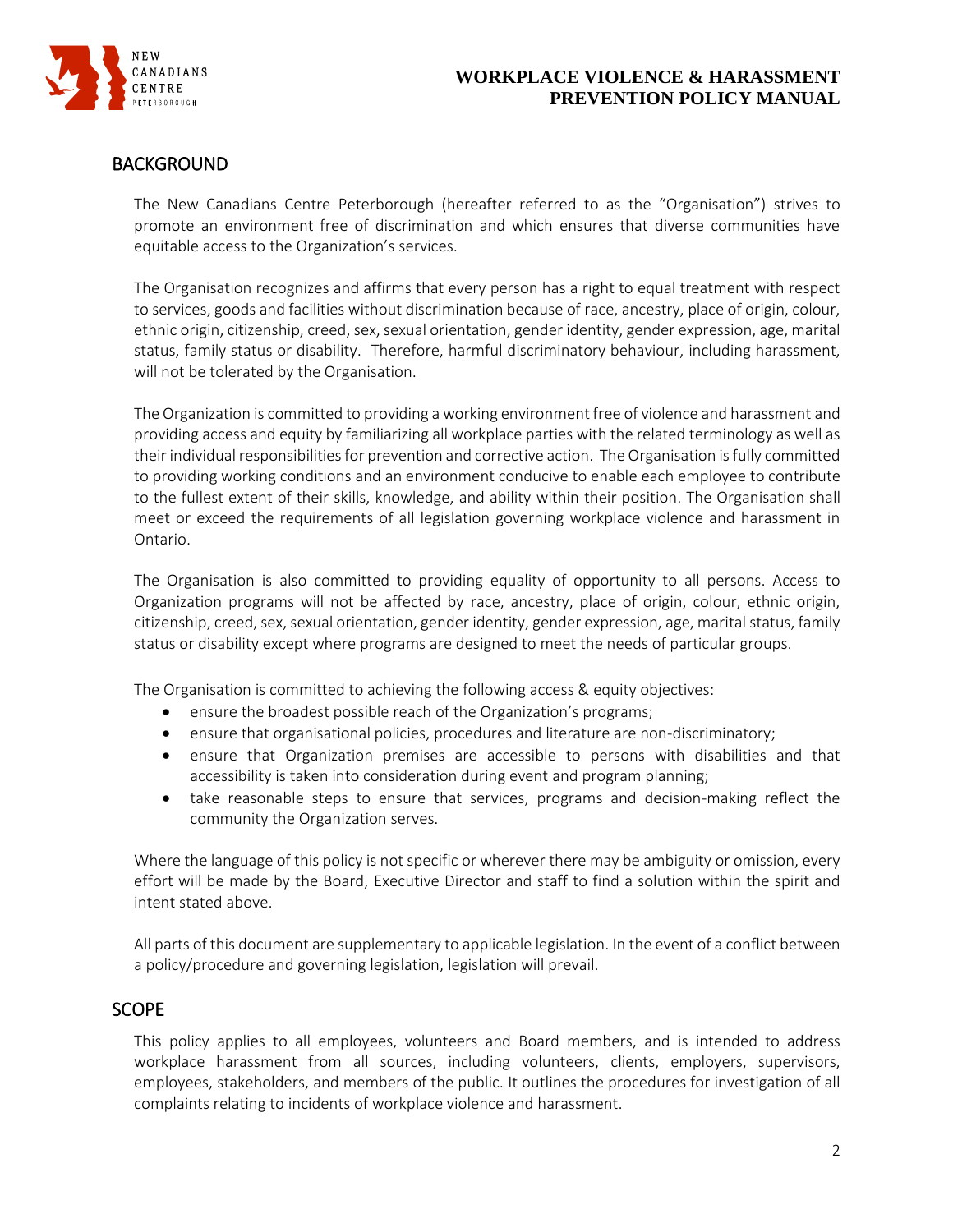

### <span id="page-2-0"></span>DEFINITIONS

#### Abuse

Pursuant to the Ontario Child and Family Services Act, includes sexual, physical, emotional, or psychological abuse, neglect, exploitation, and general risk of harm.

#### Access

The ability to make use of and benefit from services and programs without facing barriers.

### Child/Youth

A child is any person under 16 years of age as defined under the Child and Family Services Act, and includes a child up to the age of 18 in certain circumstances under the Act. For the purposes of this policy the term "youth" extends this definition to an individual under the age of 24 who is participating in NCC youth programs or activities.

#### **Discrimination**

Any act that does not individually assess the unique merits, capacities and circumstances of a person and instead, makes stereotypical assumptions based on a person's presumed traits and has the impact of excluding persons, denying benefits or imposing burdens.

### Equity

Fair access to services and programs.

#### Harassment

Workplace harassment means engaging in a course of vexatious comment or conduct against an employee or volunteer in a workplace that threatens, demeans, humiliates, or embarrasses a person, and that the other person knows or ought reasonably to know to be unwelcome or offensive. It includes actions, conduct, comments or displays. It may be a single incident or continue over time.

Workplace sexual harassment means engaging in a course of vexatious comment or conduct against an employee in a workplace because of sex, sexual orientation, gender identity, gender expression, and/or making a sexual solicitation or advance to confer, grant or deny a benefit or advancement to the employee and where the course of comment or conduct is known or ought reasonably to be known to be unwelcome or offensive.

Some examples of harassment include, but are not limited to:

- offensive or intimidating remarks, slurs, jokes, or taunts;
- unwelcome sexual remarks, invitations, or requests; displays of sexually explicit, sexist, racist, or other offensive or derogatory material;
- written or verbal abuse or threats;
- practical jokes that embarrass or insult someone;
- leering (suggestive staring) or other offensive gestures;
- bullying or aggressive behaviour;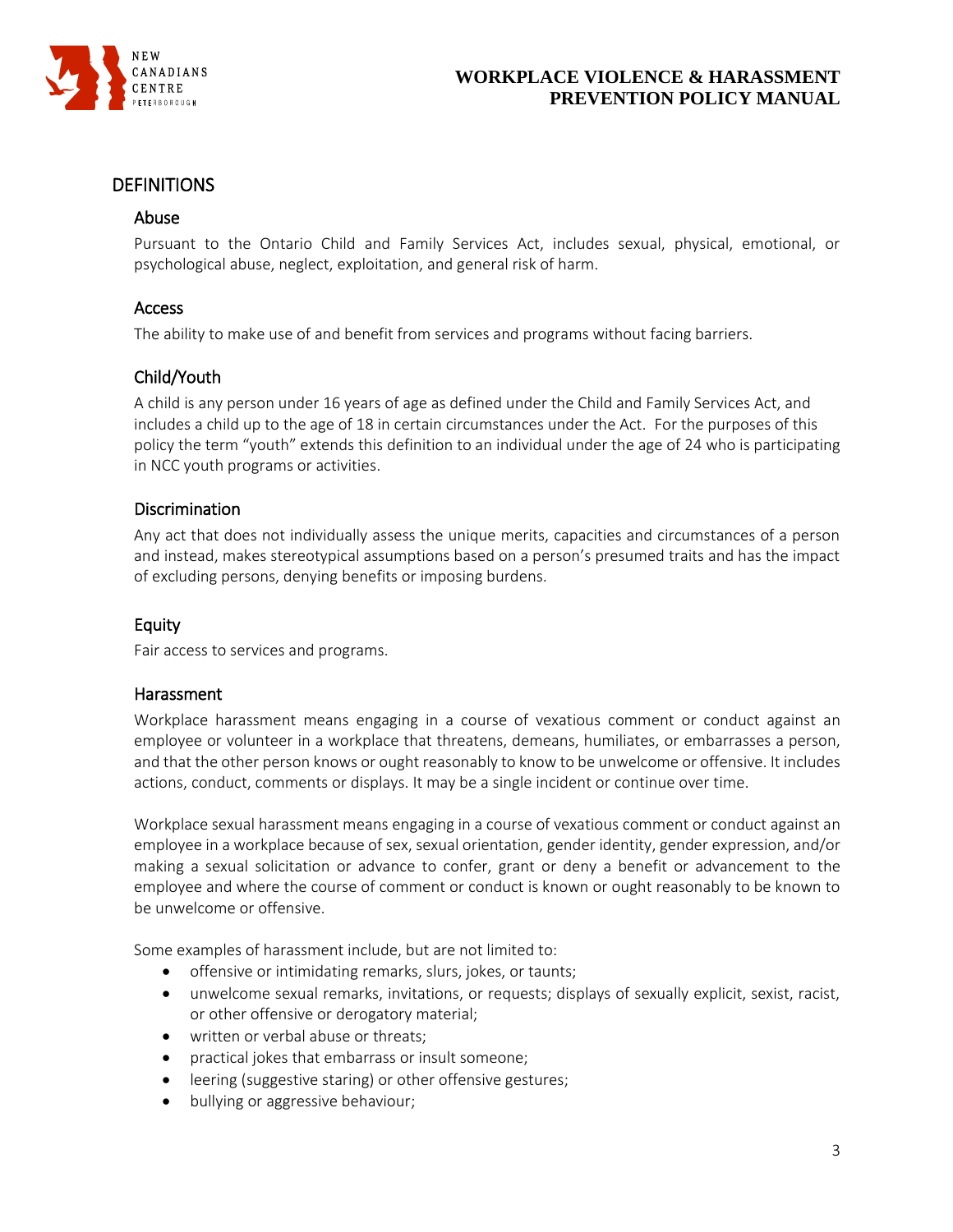

- unwelcome physical contact, including but not limited to, patting, touching, pinching, hitting;
- patronizing or condescending behaviour;
- displaying or circulating offensive pictures or materials;
- humiliating an employee or volunteer in front of co-workers;
- isolating or making fun of an employee because of gender identity;
- vandalism of personal property;
- physical or sexual assault;
- soliciting sexual behaviour in exchange for a benefit or advancement.

#### **Workplace**

Workplace means any land, premises, location or thing at, upon, in or near which an employee works. The working or work-related environment of the Organization consists of the Organization's premises and worksites, including washrooms, vehicles, and other locations where Organization business is being conducted, as well as venues where organizational representatives are present in their capacity as employees or volunteers for Organizational events or third party events in support of the Organization.

Some examples of workplace include, but are not limited to:

- Any land, premises or building in or near which the employee works; or
- Off-site business-related functions (conferences, trade shows); or
- Locations where social events related to work are held; or
- Employees' homes or location away from work but resulting from work (eg. In the case of a threatening telephone call to an employee's home from a patron, employee or vendor);
- Any other location where an employee is directed and paid to be there or near the location.

### Workplace Violence

Workplace violence means the exercise of physical force by a person against an employee, in a workplace, that causes or could cause physical injury to the employee; or an attempt to exercise physical force against an employee, in a workplace; or a statement or behaviour that is reasonable for a employee to interpret as a threat to exercise physical force against that employee, in a workplace, that could cause physical injury to the employee; and acts considered offences under the *Criminal Code of Canada* such as assault, sexual assault, criminal harassment, stalking, robbery, and uttering threats.

Examples of Workplace Violence may include, but are not limited to:

- Attempts or threats to physically harm an employee made by a spouse or former spouse, current or former intimate partner, or family member
- Threatening behaviour such as shaking fists, destroying property or throwing objects;
- Verbal or written threats any expression of an intent to inflict harm;
- Physical attacks hitting, shoving, pushing, or kicking.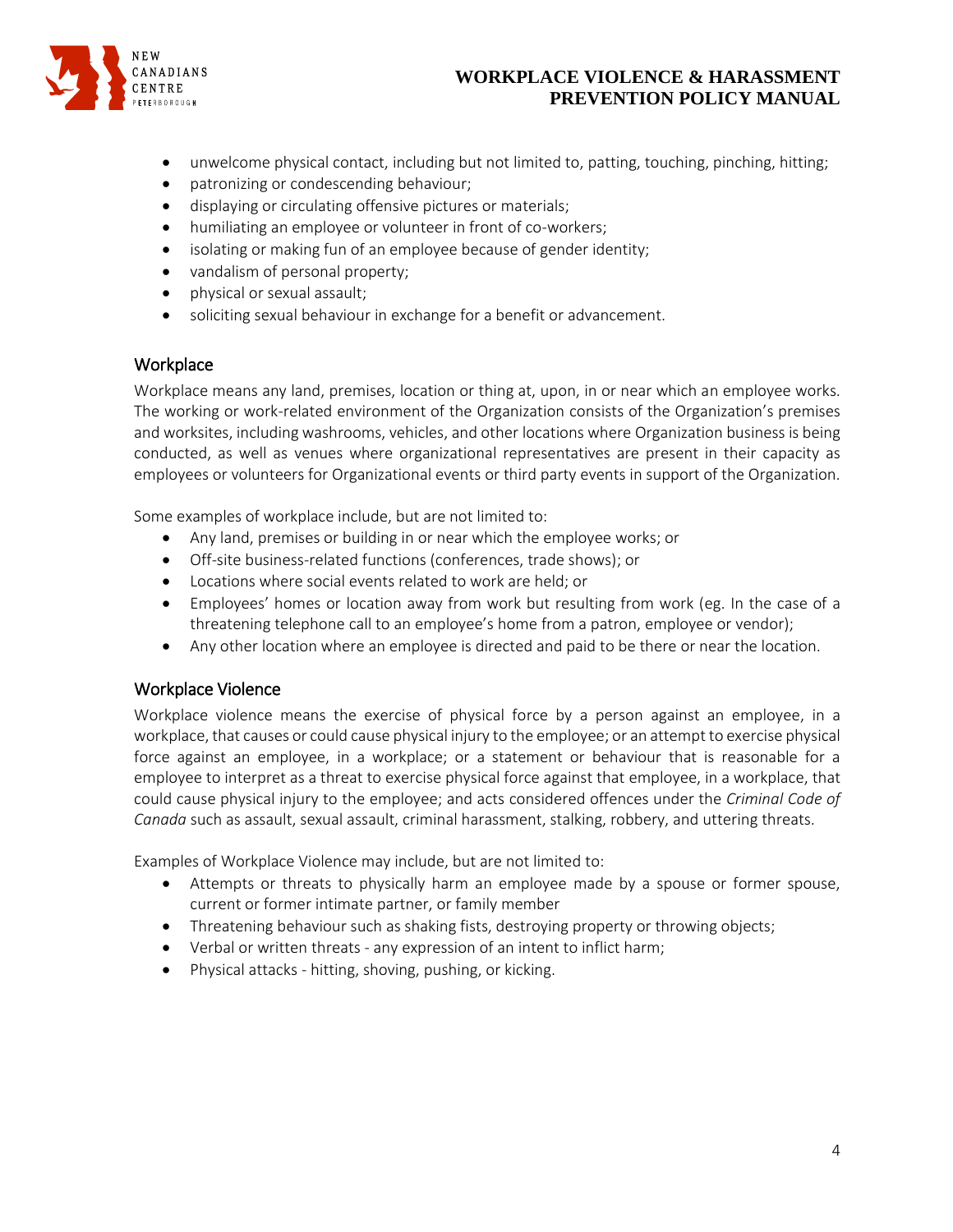

### <span id="page-4-0"></span>**RESPONSIBILITIES**

#### Board of Directors

The Board of Directors shall:

- Set broad parameters within which Workplace Violence and Harassment Prevention policies are developed;
- Approve all policies.

### Governance Committee

The Governance Committee shall:

- Review all governance-related policies for efficacy;
- Recommend policies requiring review to the Policy Committee or the Board.

### Policy Committee

The Policy Committee shall:

- Review all policies;
- Recommend policies to the Board of Directors for approval;
- Ensure that the Organisation establishes policies to address all relevant Workplace Violence and Harassment issues.

### Executive Director

The Executive Director shall:

- Be responsible for the implementation and monitoring of the Workplace Violence and Harassment Prevention policies and procedures. These policies and procedures will be reviewed at the discretion of the Board and/or Executive Director from time-to-time;
- Oversee compliance with all employment legislation on behalf of the Board of Directors;
- Monitor changes in employment legislation, or assign the responsibility to a designate;
- Develop, or designate the responsibility for developing all associated policies within the parameters set by the Board;
- Ensure that each member of the management team administers policies in a fair and consistent manner;
- Ensure a healthy and safe workplace;
- Develop, set and approve all procedures.

### Chair of the Board

The Chair of the Board shall:

Take leadership on any complaints or related matters involving the Executive Director.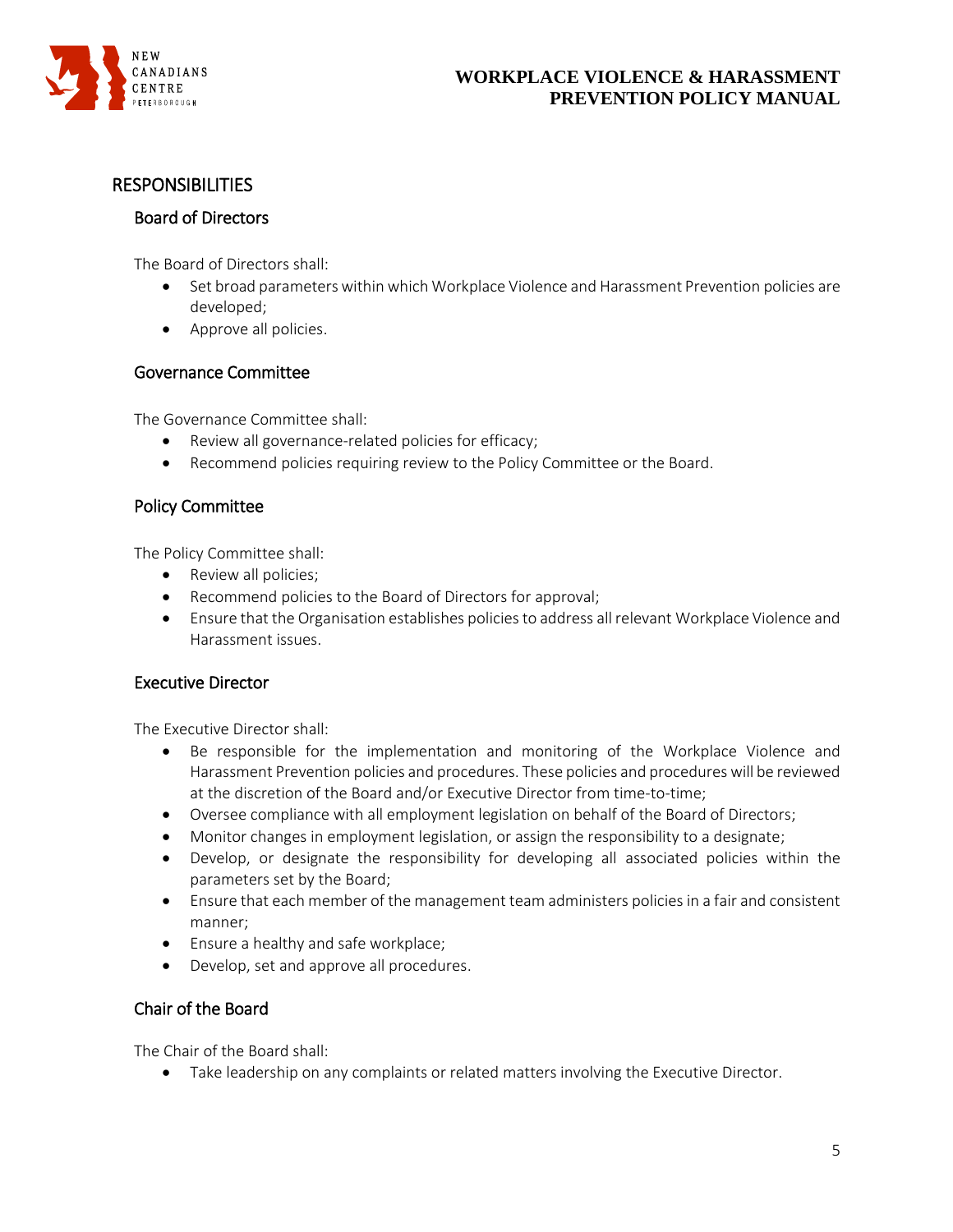

# <span id="page-5-0"></span>RELEVANT LEGISLATION

- Occupational Health and Safety Act, R.S.O. 1990, c. O.1
- Human Rights Code, R.S.O. 1990, c. H.19
- Workplace Safety and Insurance Act, 1997, S.O. 1997, c. 16, Sched. A
- Canadian Criminal Code (R.S.C., 1985, c. C-46)

### <span id="page-5-1"></span>**HISTORY**

These policies collectively replace the Abuse Prevention Policy, Harassment Policy, Workplace Violence Policy, and the Anti-Discrimination, Access, and Equity Policy as of date of approval (noted above).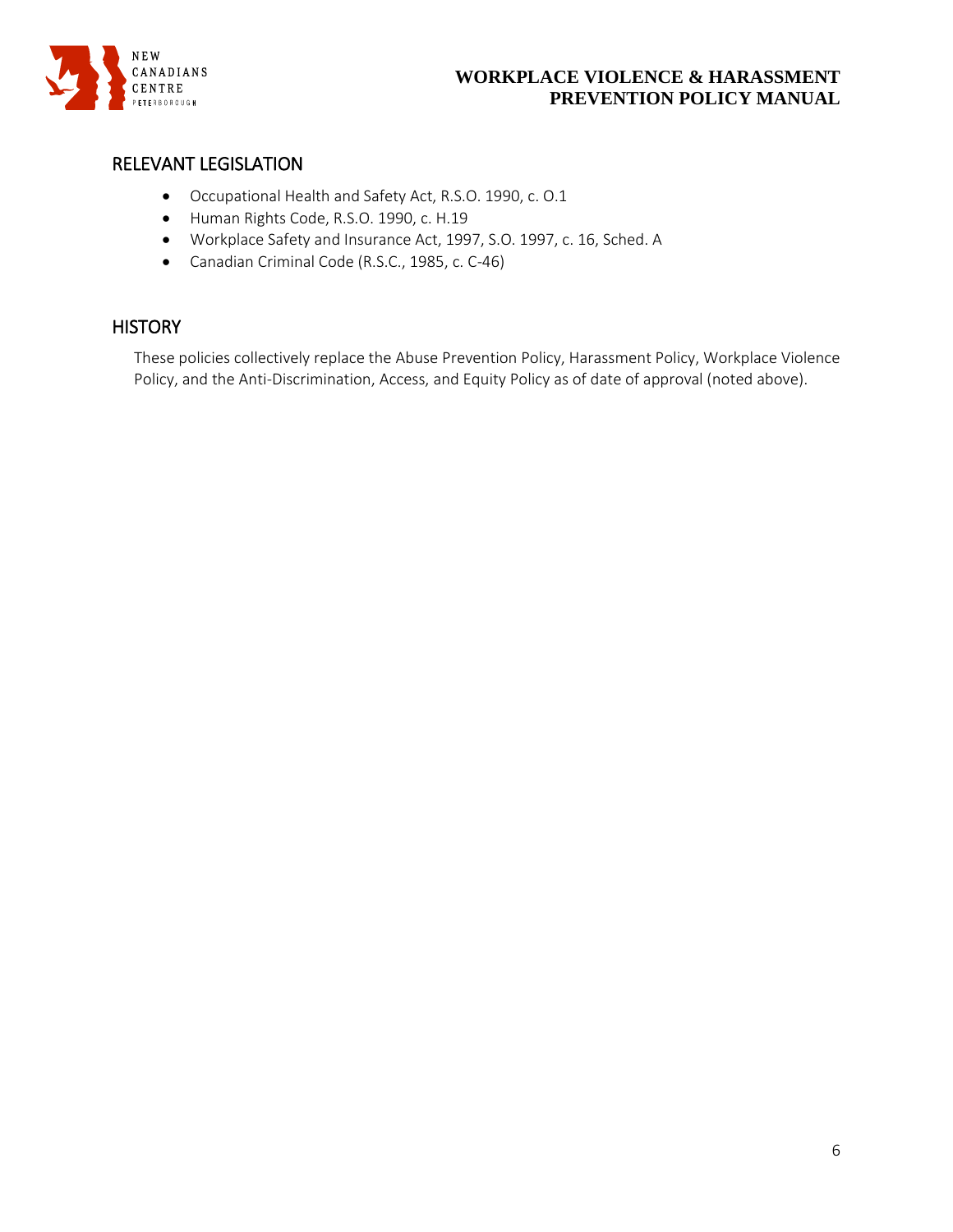

# <span id="page-6-0"></span>**POLICY # WV&HP1 – Harassment**

Effective Date: Reviewed/Revised Date:

# <span id="page-6-1"></span>POLICY STATEMENT

New Canadians Centre Peterborough (the "Organization") strives to promote a harassment-free environment in which all individuals respect one another and work together to achieve the Organization's goals.

Employees are encouraged to report workplace harassment and violence to the appropriate member of staff and it is the responsibility of each member of the management team to administer these policies in a fair and consistent manner. The Organisation will investigate and deal with all complaints or incidents of workplace harassment in a fair and timely manner, ensuring confidentiality and nondisclosure except to the extent necessary to protect employees, to investigate the complaint or incident, to take corrective action, or as otherwise required by law.

Employees will not be penalized for reporting an incident or participating in a workplace harassment investigation. The Organisation will not prohibit an employee from accessing other resources to help address workplace harassment (eg. Legal or personal counsel).

# <span id="page-6-2"></span>**GUIDELINES**

Harassment is against the law. *Ontario's Human Rights Code* protects people against discrimination in employment (which may, in some cases, include volunteer work) on the basis on the enumerated grounds of race, ancestry, place of origin, colour, ethnic origin, citizenship, creed, sex, sexual orientation, gender identity, gender expression, age, record of offences, marital status, same-sex partnership status, family status or and disability. The Ontario Human Rights Commission regards harassment as a form of discrimination. The Organisation is committed to upholding its legal obligations to prevent and address situations of discrimination and harassment in the workplace.

Personal harassment is additionally covered by this policy in conjunction with "harassment" and "sexual harassment". Personal harassment is behaviour which meets the test for harassment but is not based on one of the protected grounds named above. Any further mention of the term "harassment" in this policy shall refer to both personal harassment as well as harassment as explained in all previous sections of this policy.

# <span id="page-6-3"></span>**PROCEDURES**

### Informal Process

If an individual believes they are being harassed, they should immediately make the individual(s) aware that the behaviour is unwelcome and ask the individual to stop.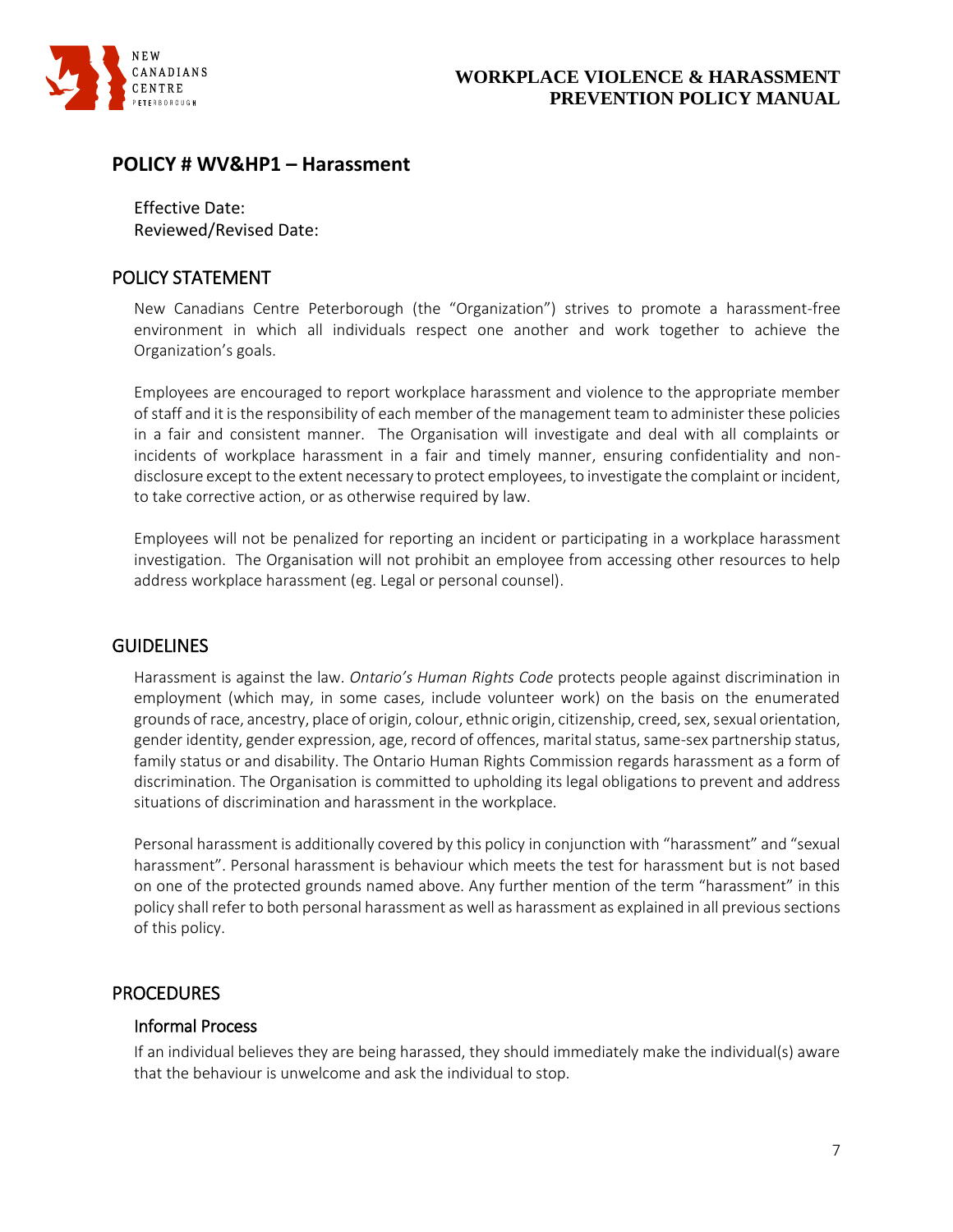

If an individual is unable, unwilling, or unsuccessful in dealing directly with another's harassing behaviour or feels that the harassing behaviour should be dealt with by the Executive Director or his/her designate, they can choose to proceed with a complaint informally at first. The Executive Director (or designate) will then assist the individuals with this process, which may include helping the individual speak to the other person or speaking to the other person on the individual's behalf. If the complaint is against the Executive Director, the individual should contact the Chair of the Board of Directors who will act, or designate an appropriate person to act, to assist the individual to resolve the complaint informally. Mediation may be attempted if appropriate, and with permission of all parties.

# Formal Complaint

An individual may make a formal complaint if they are not satisfied with the outcome of the informal process or should they not want to proceed informally. Formal complaints shall be made in a timely manner verbally or in writing to the Executive Director or supervising Director (or to the Chair of the Board of Directors if the complaint is against the Executive Director). All formal complaints will be investigated by an impartial person designated by the Executive Director/Chair.

#### *How to Report Workplace Harassment*

Employees can report incidents or complaints of workplace harassment verbally or in writing. A written complaint may be submitted by using a workplace harassment complaint form (see Appendix A), a letter or by making a verbal statement. When a complaint is reported verbally, the person to whom the report is made will complete the complaint form.

The report of the incident should include the following information:

- i. Name(s) of the employee who has allegedly experienced workplace harassment and contact information;
- ii. Name of the alleged harasser(s), position, and contact information (if known);
- iii. Names of any witness(es) (if any) or other person(s) with relevant information to provide about the incident (if any) and contact information (if known);
- iv. Details of what happened including date(s), frequency and location(s) of the alleged incident(s)
	- a. Any supporting documents the employee who complains of harassment may have in their possession that are relevant to the complaint.
	- b. List of any documents a witness, other person or the alleged harasser may have in their possession that are relevant to the complaint.

### Investigative Procedure

An investigation will involve:

- 1. Collecting all pertinent information from the complainant in a confidential manner;
- 2. Informing the alleged harasser of the details of the complaint, including the name of the complainant if required, and getting his/her response;
- 3. Interviewing any witnesses;
- 4. Implementing temporary interim measures and/or corrective actions while the complaint or incident is being investigated.
- 5. Deciding whether, on a balance of probabilities, the harassment did take place; and
- 6. Recommending appropriate remedies or other action in writing or providing written reasons for inaction.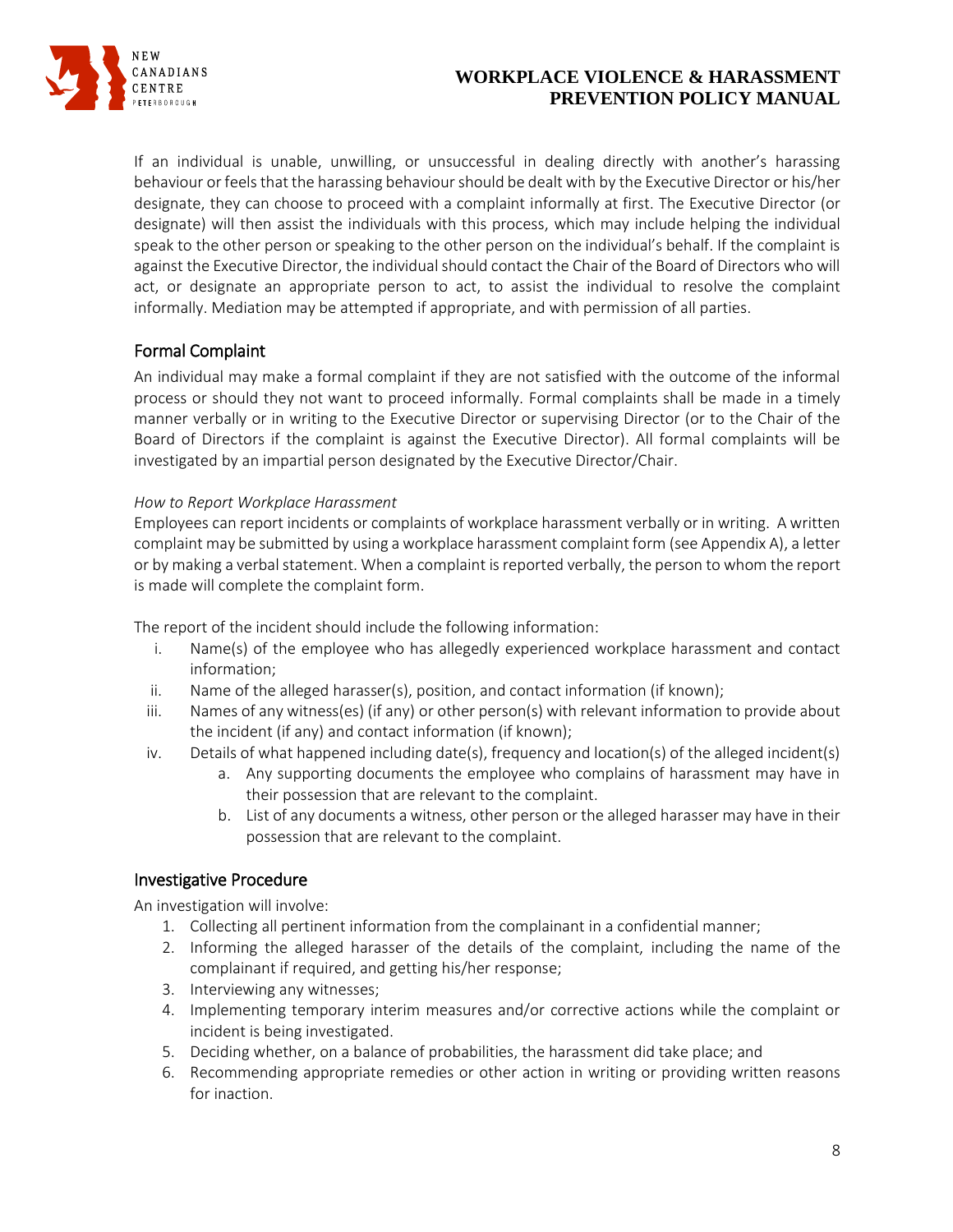

If the investigator determines that a complaint is valid, the investigator will report in writing to the Executive Director (or Chair of the Board of Directors) promptly. The Executive Director/Chair will decide what action to take and will inform both parties of the decision in writing. If a good faith complaint is found not to be substantiated, both parties will be informed, and no action will be taken.

The Organisation recognizes its responsibility to ensure that harassment ends as soon as possible after the Organization becomes aware of it. Investigations into formal complaints will be completed as quickly as possible, ideally within 30 days from the time the formal complaint is made or within 90 calendar days when there are extenuating circumstances warranting a longer investigation (e.g. more than five witnesses, key witness unavailable due to illness).

#### Record Keeping

The Organisation must keep records of all complaints or incidents of workplace harassment including:

- a. A copy of the complaint or details about the incident;
- b. A record of the investigation including notes;
- c. A copy of witness statements, if taken;
- d. A copy of the investigation report, if any;
- e. A copy of the results of the investigation that were provided to the employee who reported workplace harassment and to the alleged harasser; and
- f. A copy of any corrective action taken to address the complaint or incident of workplace harassment.

#### Remedies and Corrective Action

Depending on their position with the organisation and the nature and severity of the harassment, remedies for a person who has been harassed may include, but are not limited to: an oral or written apology from the harasser and possibly the Organisation; compensation for any lost employment benefits, such as sick leave; or other monetary or non-monetary compensation from the Organisation to the harassed employee.

Depending on their position with the Organisation and the nature and severity of the harassment, corrective action for harassers may include: mandatory attendance of an anti-harassment education session; a written reprimand; a suspension, with or without pay; a demotion; dismissal.

Interim remedies may be administered during the course of the investigation at the discretion of the Executive Director/Chair to the extent that it is necessary to conduct the investigation. Interim remedies may include, but are not limited to, temporary suspension (with or without pay) or direction of limited or no contact between the employee and alleged harasser.

The results of the investigation and any corrective action will be provided to the employee who allegedly experienced the workplace harassment and the alleged harasser, in writing. The results of the investigation are a summary of the findings of the investigation. The results must be communicated in writing within ten (10) calendar days of the investigation being concluded to the employee who has experienced the alleged harassment.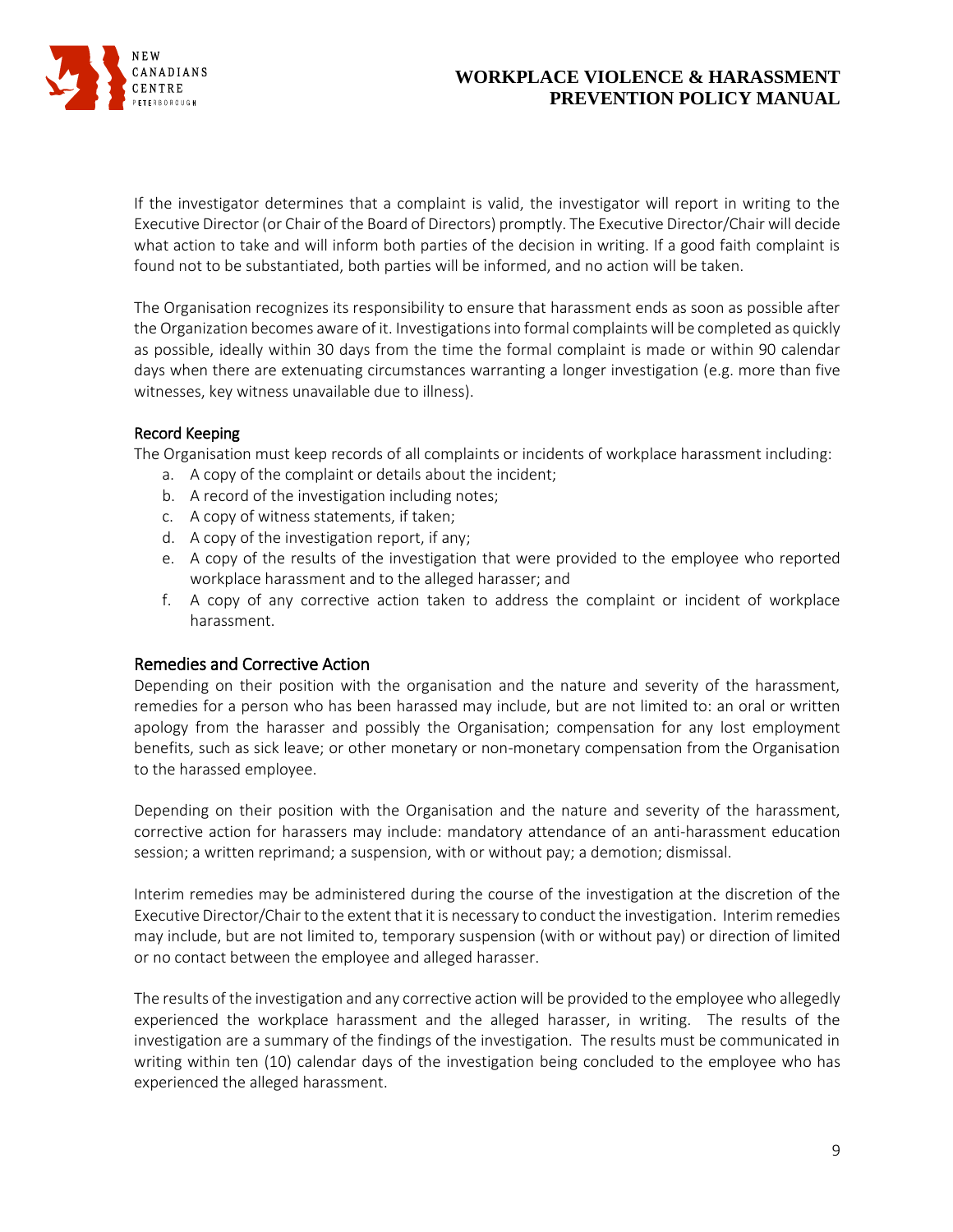

### Bad Faith Complaints

If a complaint is found to have been made in bad faith, the complainant may be subject to the same penalties as a harasser, and the person unjustly accused will be given the benefit of any necessary remedies that would be given in a case of harassment.

#### Retaliation

Anyone who retaliates in any way against a person who has been involved in a harassment complaint may be subject to the same penalties as a harasser.

#### Confidentiality

Information about complaints and incidents shall be kept confidential to the extent possible. Information obtained about an incident or complaint of workplace harassment, including identifying information about any individuals involved, will not be disclosed unless disclosure is necessary to protect employees, to investigate the complaint or incident, to take corrective action or otherwise as required by law.

While the investigation is on-going, the employee who has allegedly experienced harassment, the alleged harasser(s) and any witness should not discuss the incident or complaint or the investigation with each other or other employees or witnesses unless necessary to obtain advice about their rights. The investigator may discuss the investigation and disclose the incident or complaint-related information only as necessary to conduct in the investigation.

All records of the investigation will be kept confidential.

#### Ontario Human Rights Commission and Police

Individuals are encouraged to contact the Ontario Human Rights Commission about their rights and should be aware they only have a limited amount of time to file a complaint with the commission. If harassment involves physical or sexual assault, which are criminal offenses, the police are the appropriate avenue.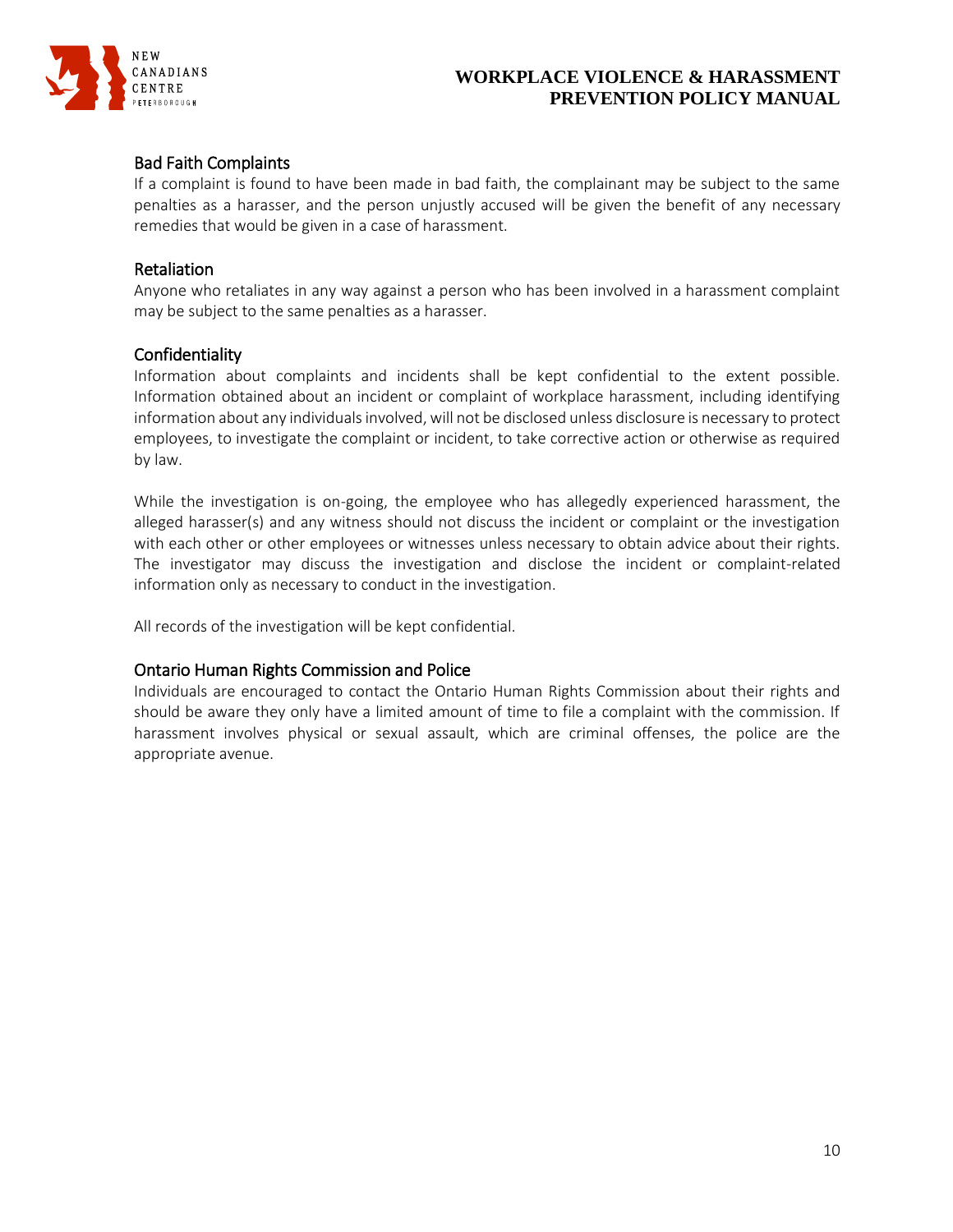

# <span id="page-10-0"></span>**POLICY # WV&HP2 – Workplace Violence Prevention**

Effective Date: Reviewed/Revised Date:

### <span id="page-10-1"></span>POLICY STATEMENT

Pursuant to the *Occupational Health and Safety Act*, the New Canadians Centre Peterborough (the "Organisation") is committed to the prevention of workplace violence and is ultimately responsible for employee health and safety. The Organisation will be proactively involved in order to assist our employees in early identification and prevention of such incidents of violence.

Violent behaviour in the workplace is unacceptable from anyone. This policy applies to all employees, visitors, clients and volunteers. Everyone is expected to uphold this policy and work together to prevent workplace violence.

The Organisation will respond in a timely manner to incidents of violence according to the workplace violence procedures that are outlined in this policy. The Organisation will provide support to employees who have experienced or witnessed a traumatic and/or violent workplace incident.

### <span id="page-10-2"></span>**PROCEDURE**

The procedures for dealing with workplace violence and/or allegations of workplace violence will depend upon the severity and immediacy of the situation. Accordingly, the Organisation may utilize the urgent response procedure and/or investigative procedures to identify and respond to workplace violence. In any case of workplace violence, the employee involved must assess their own safety as a priority in determining the best course of action.

#### Urgent Response Procedure

- I. In the event that violent behavior is imminent or requires immediate intervention, the employee involved will first attempt to de-escalate the situation if they are able, and only if it is safe to do so. The employee or a witness will then immediately notify their Supervising Staff Member (Supervisor). If the employee is not comfortable or able to notify their Supervisor, they should notify another Coordinator, the Executive Director or the Chair of the Board.
- II. Where a violent act requires the services of a first aid responder, staff with first aid training will be responsible to provide those services and/or staff will contact 911.
- III. In the event of physical assault, police services will be called immediately. In the event of nonphysical form of workplace violence, the assistance of police services may be involved either at the request of the involved parties or at the request of the Executive Director.

#### Lock Down Procedure

I. The Organization regularly executes practice lock down procedures with the assistance of the Peterborough Community Police.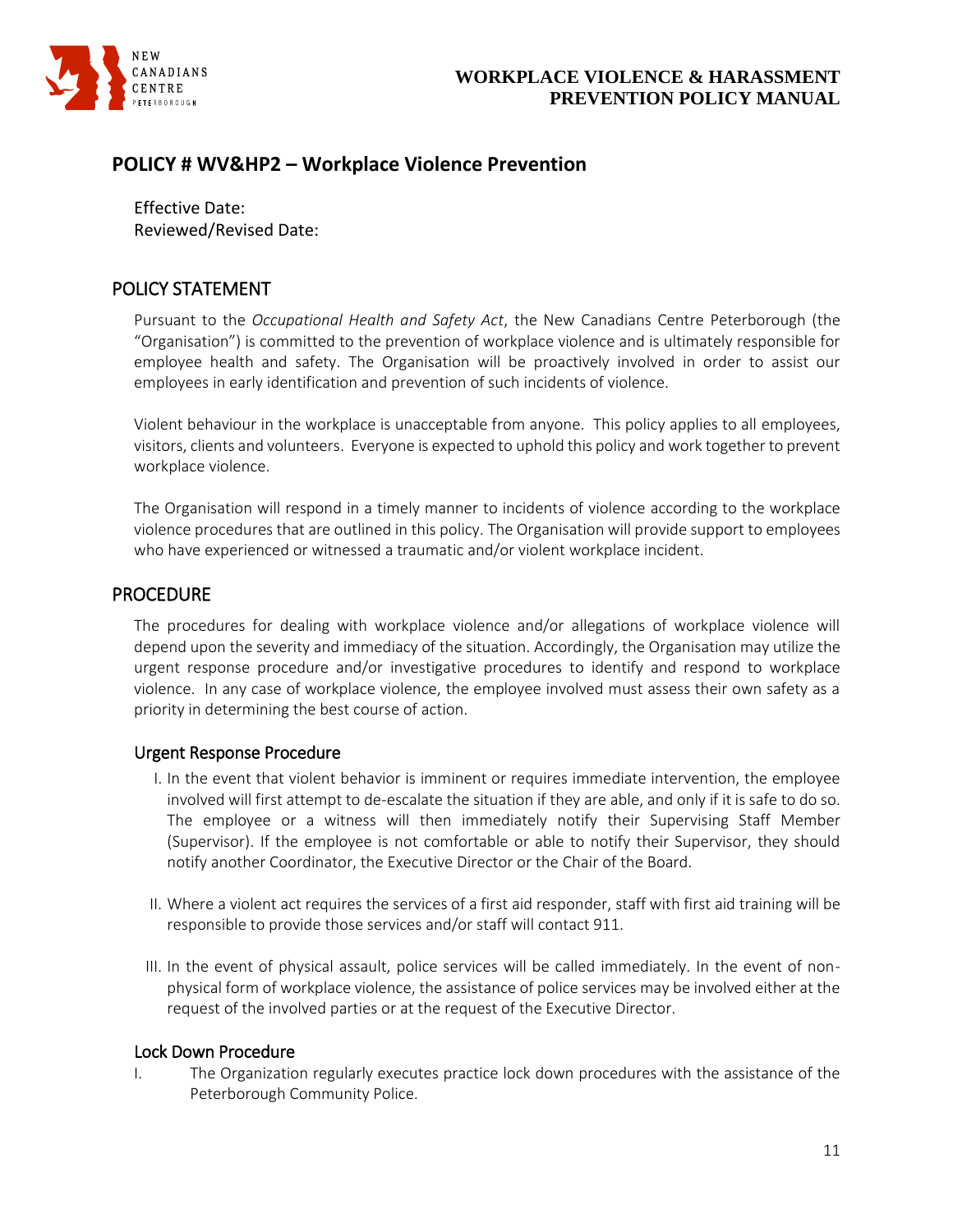

II. All employees, volunteers and visitors are expected to follow lock down procedures in the event of high-level danger at the workplace.

### NCCP Alarm System Procedure

- I. To assist in executing an effective Urgent Response Procedure, as detailed above, in the event of an imminent or actual violent act that requires the services provided by 911, the New Canadians Centre (Peterborough Office) is equipped with four security alarm devices. The list of where the devices are located is with the Office Administrator.
- II. Users of the alarm devices will be instructed on how and when to use the security alarm devices by their Supervisor. The Executive Director and Supervisor will ensure that all supervising staff members are comfortable with the use of the alarm devices.
- III. The alarm devices are to be used in order to notify the police of an emergency situation. Therefore, all staff and volunteers working within the Organisation's building should be aware of the presence, sound and purpose of the alarm devices.

#### Investigative Procedure

- I. An employee should report to their Supervisor, Coordinator, Director or the Executive Director any early warning signs of a potentially threatening situation or occurrence that raises a concern for an employee's safety or any instance of workplace violence.
- II. The Supervisor receiving the initial report of workplace violence will obtain a detailed written statement from the affected employee(s) and report the incident immediately to the Executive Director and an investigation will be conducted. If the Executive Director receives the initial report, the statement and report will be forwarded to the Chair of the Board.
- III. The Executive Director will advise the Governance Committee of the Board or the Executive Committee, and an ad hoc committee meeting will be scheduled to discuss the incident and report. The Executive Director or their designate will conduct the investigation.
- IV. Investigations of all allegations of workplace violence, whether or not an immediate/urgent response is required, may include but are not limited to, interviews with the employee(s) involved, spouses or partners of the parties involved, Coordinators and other employees, a review of previous incidents, as necessary and available.
- V. All parties and witnesses involved in an investigation will be reminded of the need to maintain confidentiality regarding the allegations, process and outcomes. However, information related to the need to protect and minimize the risk to an employee's health and safety may be shared on a "need to know" basis. All investigation files will be marked "confidential" and stored with Human Resources documentation.
- VI. It is also understood that the person alleged to have engaged in workplace violence has a right to know the allegations against them. Both the complainant and the respondent have the right to a fair and impartial procedure. Further, it is understood that any information gathered during the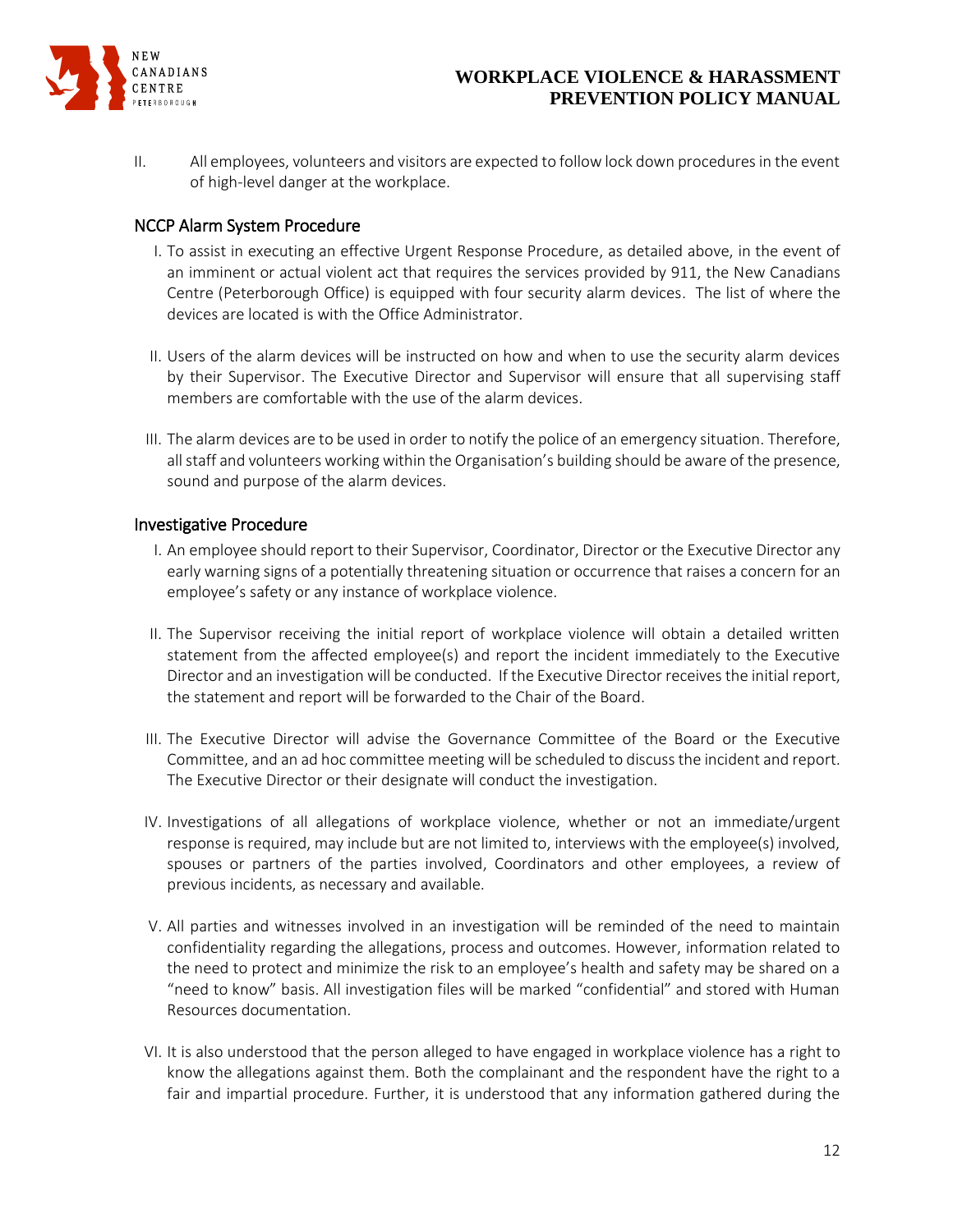

investigation could form part of a subsequent investigation carried out by Police Services, the Ministry of Labour, Human Rights Tribunal, and/or Workplace Safety & Insurance Board or may be shared with the Governance Committee for reporting and evaluation purposes as later described.

VII. If violence or threats of violence are found to have occurred, immediate steps will be taken to eliminate the risk(s) of further workplace violence. If applicable, the Executive Director/designate will be responsible for the implementation and monitoring of the action plan.

### Outcomes of a Workplace Violence Investigation

Employees who, with good intention and in good faith, provide information about behavior or statements which they perceive as workplace violence will not be subject to disciplinary or any other action. However, if there is evidence to substantiate that the allegations of workplace violence were trivial, frivolous, vexatious or made in bad faith, disciplinary action can be taken against the complainant. In addition, if information provided by a witness was false or intentionally misleading, disciplinary action will be taken against the witness. Employees are encouraged to cooperate in the investigation. If employees refuse to cooperate with the investigation, disciplinary measures may be undertaken to ensure the integrity of the investigation.

Interventions that may be part of a risk assessment or plan of action for an employee who is the subject of an allegation of violence may include, but is not limited to, the following actions:

- A referral to the employee's physician;
- Seeking professional counseling for a psychological condition;
- Voluntary or mandatory referral to counseling or other services suggested by the NCCP;
- Fitness for work evaluation by an appropriate third party;
- Immediate administrative leave or disciplinary suspension, obtaining appropriate court orders and/or police involvement as required.

If it is determined that an employee has engaged in workplace violence, they will be subject to appropriate remedial and/or disciplinary measures, or a combination thereof, as is warranted with respect to the circumstances of the situation, including but not limited to:

- i. termination of employment;
- ii. conditional last chance agreement;
- iii. suspension, with or without pay;
- iv. written warning;
- v. retraining;
- vi. proof of completion of treatment, counselling, or therapy by a licensed professional.

The remedial and/or disciplinary action imposed upon the employee will be documented and placed in the employee's Human Resources file. Pending the development of an appropriate plan of action, employees who engage in further violent behavior or acts, or in reprisals against the person/witness reporting the workplace violence after the initial incident has occurred, will be subject to immediate suspension/or dismissal.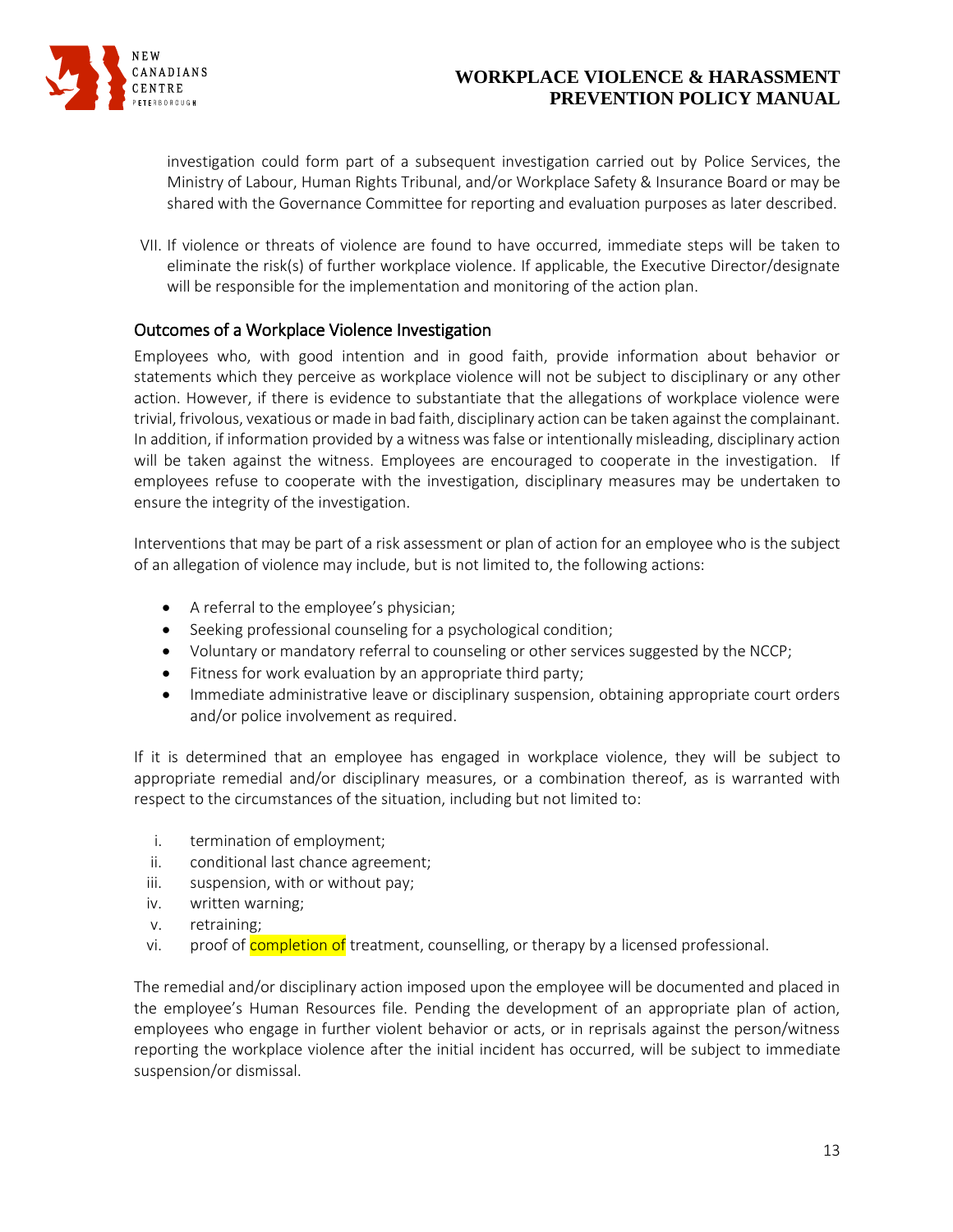

#### Prevention

The Policy Committee shall review the effectiveness of the Workplace Violence & Harassment Prevention Policy and Procedure Manual on an annual basis and make recommendations for improvement, if necessary.

The Governance Committee shall also assess and report on any risk factors related to workplace violence on an ongoing basis.

Where there is a risk of workplace violence from a person with a history of violent behaviour, an employee will be provided with information related to this risk if the employee is expected to encounter this person in the course of his or her work. Personal information shall not be disclosed except to the extent reasonably necessary to protect the employee from physical injury.

Any recommendations arising out of an investigation of workplace violence will be brought forward to the Directors. Directors and responsible personnel will be given special training in identifying potentially violent individuals, and situations. Further, these personnel will receive guidance in reporting, and responding to workplace violence.

All Employees and Directors must be attuned to early warning signs of a potential for violence in the workplace. The following factors, which are not exhaustive, are intended as a guide:

- i) Direct or indirect threatening statements to do harm to self or others;
- ii) Obsessions or fixations on other incidents of workplace violence at the NCCP or at another workplace;
- iii) Intimidating comments, gestures, behaviors, including insubordination, defiance, pestering or confrontational behavior;
- iv) History of aggressive or reckless behavior;
- v) Recent marked decline in performance;
- vi) Major change in personality, mood, attitude, standards/expectations or personal grooming, which may include a withdrawal from social/workplace interactions;
- vii) Obsession or fixations regarding a person or things (particularly weapons);
- viii) Experiences or comments regarding serious personal stressors such as a death in the family, bankruptcy, etc.;
- ix) Potential abuse of prescribed, controlled or illegal substances.

#### Trauma Support

The Organisation recognizes that employees who have witnessed or experienced a traumatic event may need special or additional support. Employees will be encouraged to identify this need and to request assistance. If requested, the Organisation will assist the employee in obtaining appropriate support.

### **Training**

All employees will be trained in the content of the New Canadians Centre's Workplace Violence and Harassment Prevention Policy and Procedure Manual.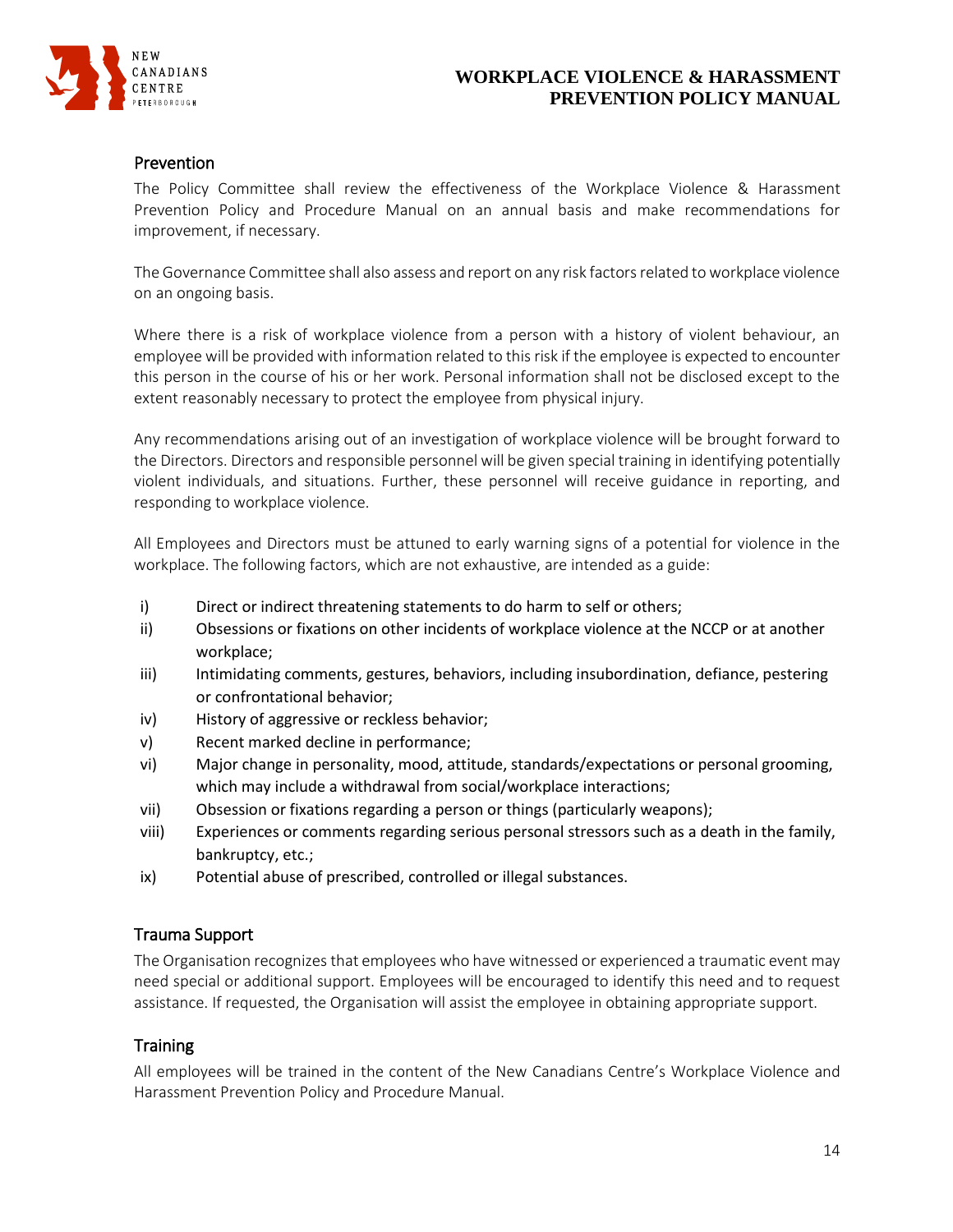

The Organisation will strive to provide all employees, particularly those working directly with NCCP Clients, such as Settlement Counsellors, Receptionists, etc. with Non-violent Crisis Intervention training.

Volunteers may also be offered access to Non-Violent Crisis Intervention training as applicable to the type of volunteer activities they conduct (eg. instructing NCCP coordinated language classes, facilitating NCCP client groups).

### Evaluation

This policy shall be reviewed by the Policy Committee on an annual basis, and any recommendations for improvement will be delivered and discussed with the Executive Director. The Governance Committee shall assess the risk factors related to workplace violence on an ongoing basis.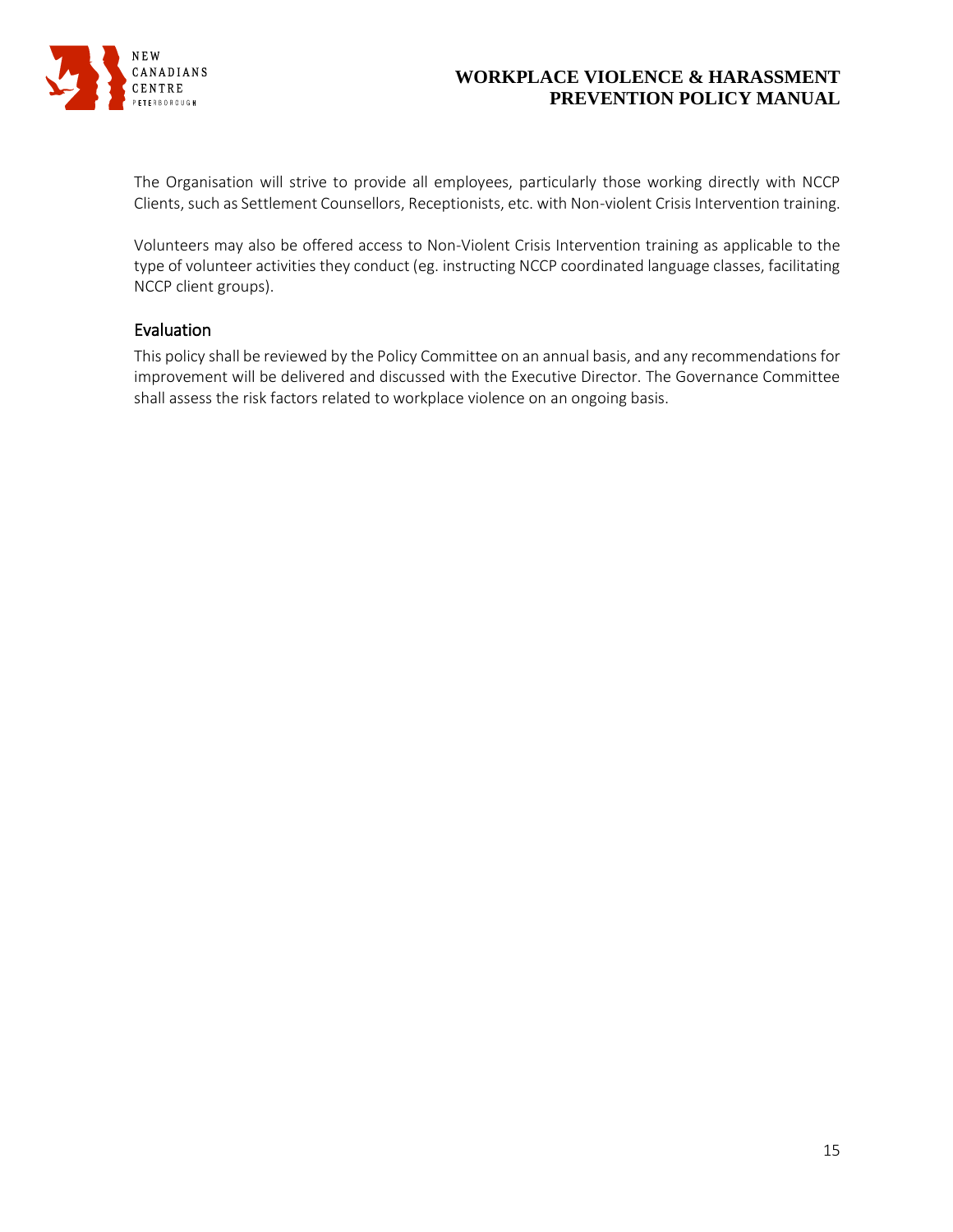

# <span id="page-15-0"></span>**POLICY # WV&HP3 – Child and Youth Abuse Prevention**

Effective Date: Reviewed/Revised Date:

# <span id="page-15-1"></span>POLICY STATEMENT

The Organisation is committed to developing young citizens to become active and committed members of the community. This development is achieved through the services offered by the SWIS (Settlement Workers in Schools) and Community Connections programs and other special events involving children and youth. Child abuse will not be tolerated by the Organisation. The Board of Directors and Executive Director are dedicated to protecting the safety and dignity of any child or youth involved in organizational activities, programs and events. This policy sets out steps to prevent and deal with allegations and cases of abuse against Children and Youth, as defined within this policy.

# <span id="page-15-2"></span>CODE OF CONDUCT in working with CHILDREN and YOUTH

All volunteers and employees are expected to:

- respect the rights and dignity of themselves and others;
- demonstrate a high degree of individual responsibility;
- act with consideration and good judgment in all interpersonal relations;
- respect everyone's right to privacy;
- avoid unaccompanied and unobserved activities with youth wherever possible;
- avoid any physical contact;
- avoid vulgar, disparaging and/or sexually suggestive language;
- avoid the consumption of alcohol or other controlled substances while in the presence of a youth or during the time responsible for monitoring a youth;
- establish appropriate relationships with youth (i.e. instructor, guide, mentor) and avoid contact outside of Organisational Programs;
- ensure, where reasonably possible, that two (2) adult members supervise or accompany youth during Organisational activities, or that other adults are with earshot or within sight; and
- understand that bullying, physical, verbal or cultural abuse, and/or sexual harassment are unacceptable conduct by any employee or volunteer.

*See also:* NCC Child and Youth Guidelines and Code of Conduct document.

# <span id="page-15-3"></span>**PROCEDURES**

#### Recruitment of employees and volunteers

Police Record Checks

- All employees and volunteers in a position of responsibility at youth targeted events, or other Organisation events where youth will be present, are required to submit to a police record check, specifically a Vulnerable Sector check.
- Police checks will be required as a condition of employment for all applicable Organisation positions.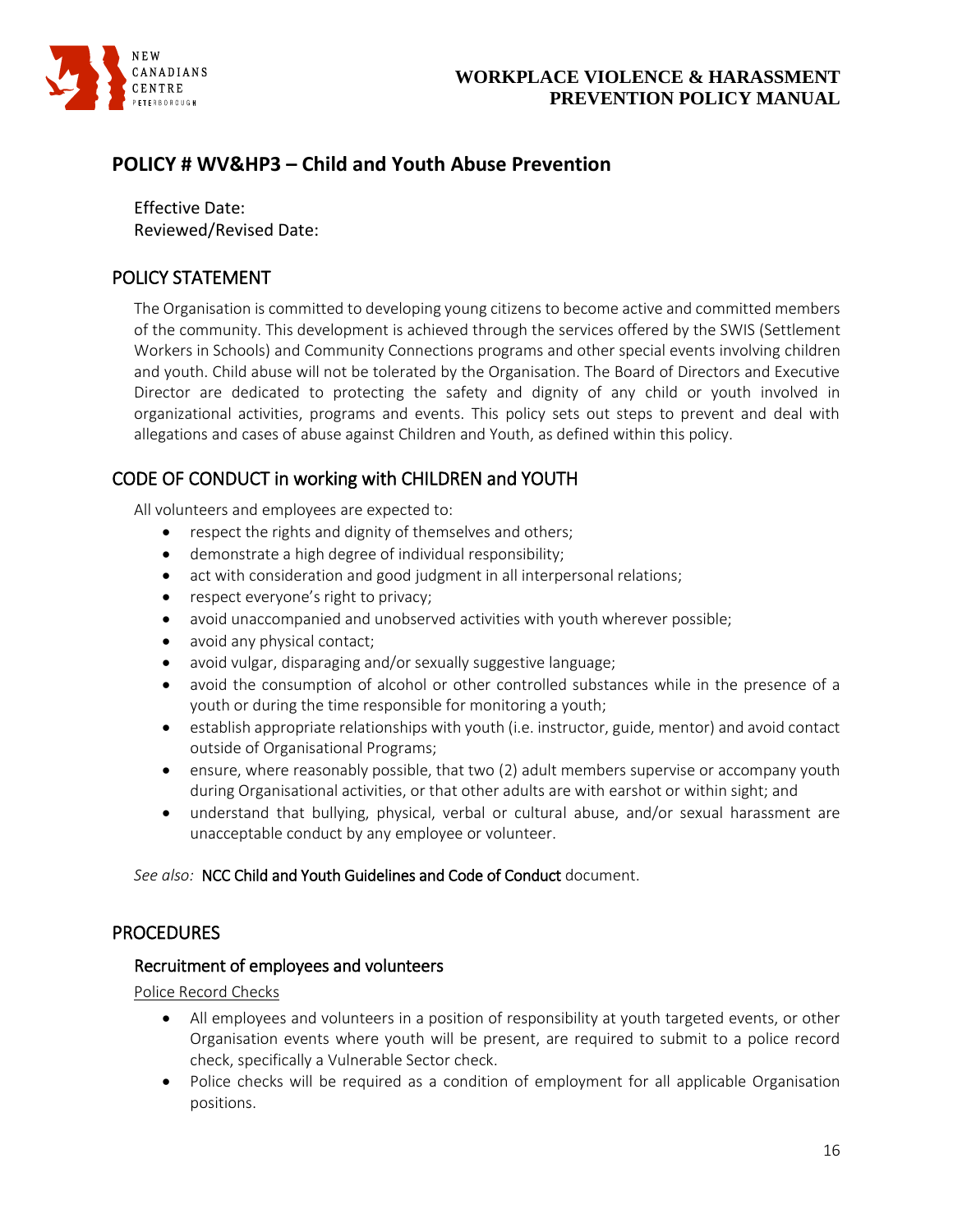

- Applicable employees and volunteers will be expected to submit a police record check every three years. If an employee or volunteer leaves the Organisation and then returns, another police record check must be completed.
- If any police record check is returned with a criminal conviction, the involved party must be prepared for a verification of conviction to be completed with local police services. This information will be submitted to the Executive Director who will determine whether the individual will be hired or secure a volunteer placement based on the nature of the position, risk involved, the nature of the conviction, and status of sentence. During this phase, the individual in question will not conduct employment or volunteer duties.

#### Personal Reference Checks

- Personal reference checks must be verified for all individuals applying for positions at the NCCP. Personal reference checks must be verified for key volunteer positions.
- The employee engaging the individual (prospective volunteer or employee) is responsible for completing these checks. A minimum of two reference checks should be completed.

### Responsibility for Reporting Abuse

All employees and volunteers in a position of responsibility at youth targeted events, or other Organisation events where youth are present, recognizes that each Organisation employee and volunteer has a responsibility for the welfare of children as per the *Ontario Child, Youth and Family Services Act*.

In compliance with the *Act*, members of the public, including professionals who work with children, are obligated to promptly report to a Children's Aid Society if they have reasonable grounds to suspect that a child or youth under the age of 16 is or may be in need of protection.

### Reporting and Investigation Procedures

All incidents of disclosures or suspicions of abuse will be reported to an individual's Supervisor and/or the Executive Director, respecting the confidentially of the alleged abuser and ensuring the confidentiality of the youth. Notifications should be made in writing and should include:

- name of staff or volunteer(s) involved;
- $\bullet$  date(s) of incident(s);
- **•** description of incident/allegations;
- names and contact information of any other individuals or potential witnesses who might have input or information with respect to the incident; and
- signature and name of individual compiling the report and date compiled.

#### Alleged Staff/Volunteer Involvement

I. Upon receipt of the incident report, the Executive Director and individual responsible for completing the incident report will promptly contact the Children's Aid Society (CAS) to report the allegation of abuse. The Executive Director and any staff involved will cooperate fully with any investigation being conducted by Police or CAS.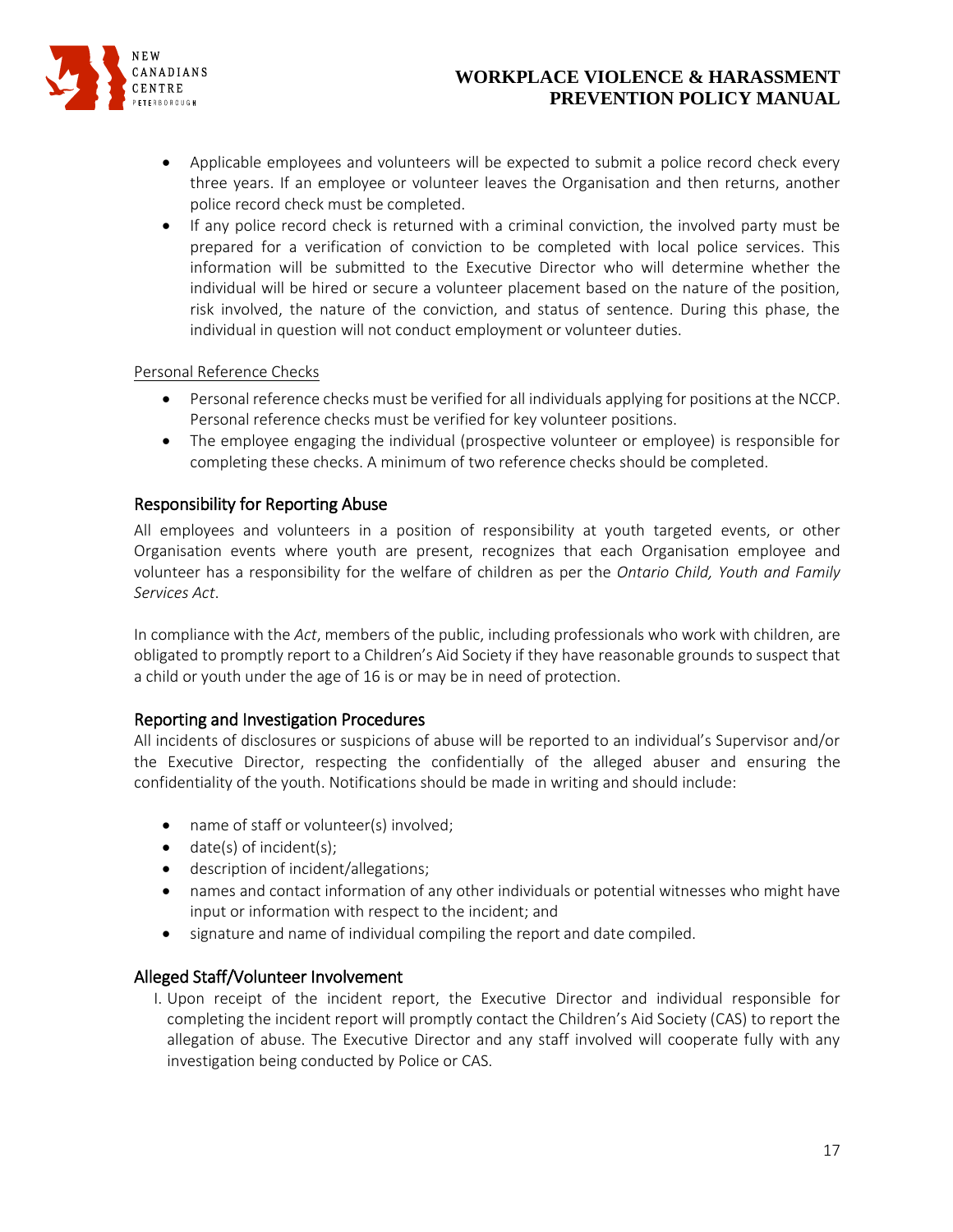

- II. The Executive Director shall undertake an initial investigation of the allegation(s) immediately following the receipt of an incident report. Caution will be taken by the Executive Director not to impede any investigations being conducted by police or child protection services.
- III. The Executive Director will keep the Governance Committee informed of the status of the investigation during the filing of all reports and investigations.
- IV. Once written notice has been received, the staff member or volunteer under investigation will be immediately removed from duty, in accordance with standard Federal and Provincial labour legislation. For employees, this type of suspension could include suspension from duty with or without pay.
- V. If the incident involves the Executive Director, an incident report should be filed directly to the Chair of the Board of Directors. The Governance Committee will then follow the same steps as described above.
- VI. All information is to be collected according to the Freedom of Information and Protection of Privacy Act.

#### Alleged Home Incident(s)

When abuse is suspected to have been perpetrated by the parent/guardian, the above reporting procedures for staff/volunteers will apply. CAS will take a lead role in investigating allegations with full cooperation from NCCP staff and volunteers.

#### Disciplinary Action

If a complaint is substantiated, an employee or volunteer will face disciplinary action up to and including immediate termination due to gross misconduct. Reinstatement of an employee or volunteer will occur only after all allegations have been cleared to the satisfaction of the Executive Director and where necessary the Governance Committee.

#### **Training**

Training will be made available to all employees, including applicable volunteers, addressing the issue of abuse, recognition and reporting of abuse, and possible termination.

#### **Compliance**

Any staff member or volunteer, failing to comply with this or any other policy regarding the prevention of child/youth abuse risks disciplinary action up to and including the termination of employment. If illegal activity has taken place, the proper authorities will be notified and the NCC will fully cooperate with any investigations.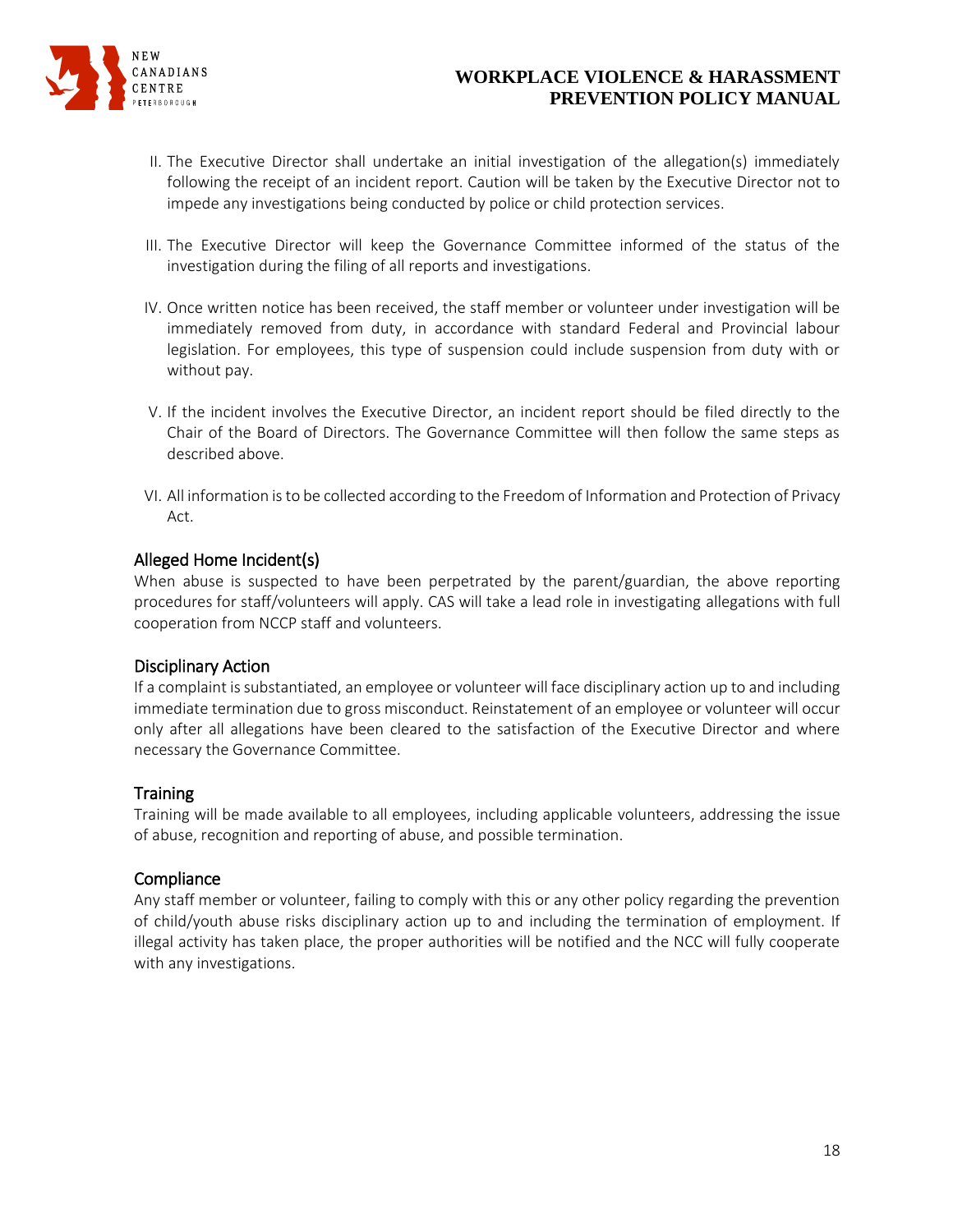

### Agreement

By signing this suite of policies encompassed in the Workplace Violence & Harassment Prevention Policy Manual, you agree that you have read and understand all the policies contained herein. You are further agreeing to comply with the terms and conditions and recognize that you will be held accountable for your actions.

Name

Signature Date Date

Signature of Executive Director **Date** Date